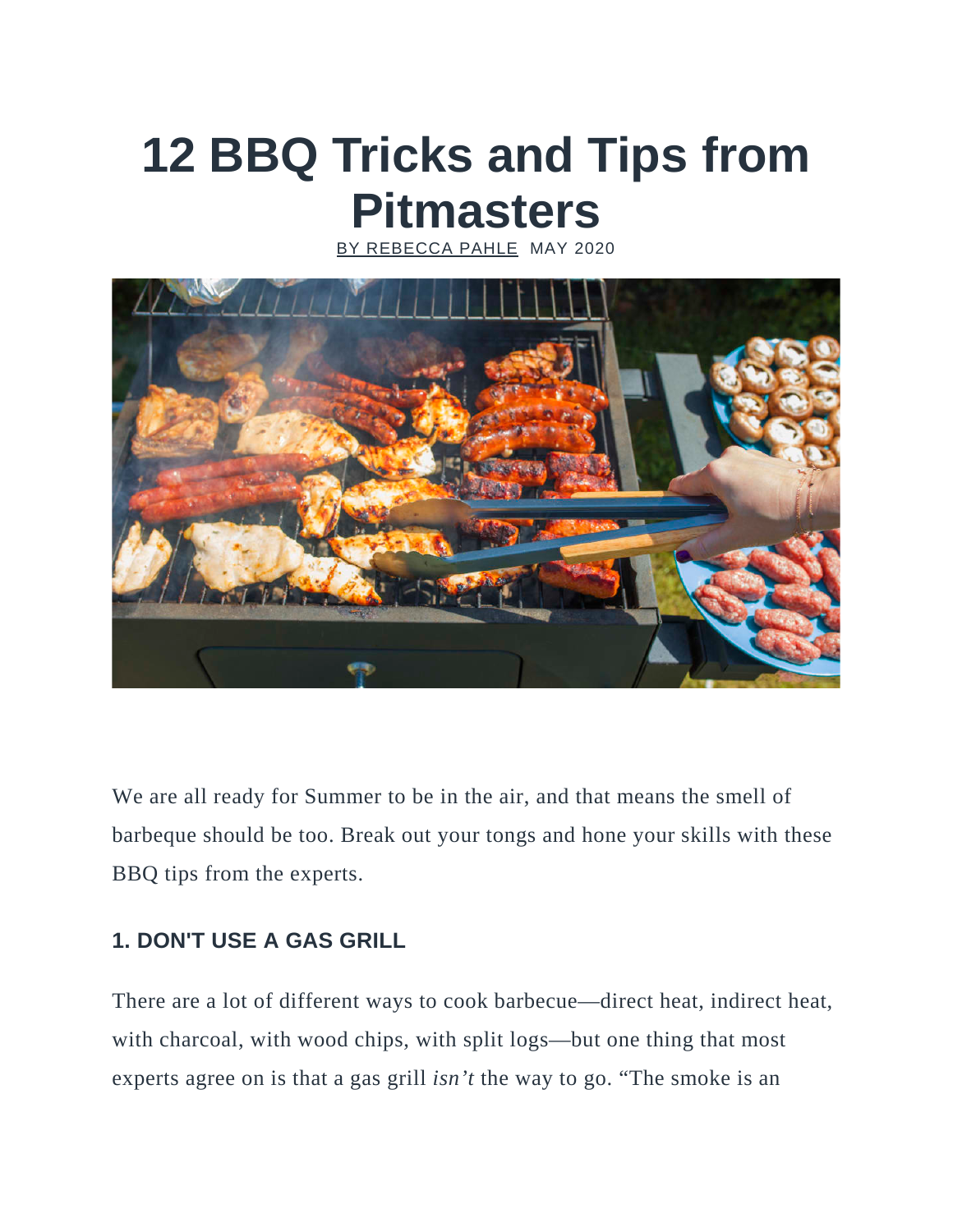ingredient in itself," writes chef and TV personality [Valentine Warner.](http://www.bbcgoodfood.com/howto/guide/top-chefs-tips-cooking-outdoors) Without it, you get the heat, but you're missing out on the nuanced flavor.

## **2. USE WOOD FROM FRUIT TREES FOR EXTRA FLAVOR.**

Speaking of nuance—to change up the usual flavor, try adding fruit tree wood chips to your charcoal. Fruit woods are "mild in flavor and high in sap, and generally have fewer impurities in them," [writes Myron Mixon](https://books.google.de/books?id=AXOsgZBW3xUC&pg=PT27&lpg=PT27&dq=mild+in+flavor,+and+high+in+sap,+and+generally+have+fewer+impurities+in+them&source=bl&ots=AyCvNBXTOf&sig=O7xrDPBWi1YojKMNTYfAjbVmQKg&hl=en&sa=X&redir_esc=y#v=onepage&q=mild%20in%20flavor%2C%20and%20high%20in%20sap%2C%20and%20generally%20have%20fewer%20impurities%20in%20them&f=false) in his book *Everyday Barbecue: At Home with America's Favorite Pitmaster*. "You can choose from whatever is easiest to find near you: apple, cherry, grape, and my personal favorite, peach."

## **3. SOAK WOOD CHIPS IN WATER BEFORE COOKING.**

Another tip from Mixon: soak wood chips in water for "at least an hour or, even better, overnight" before draining them. Then wrap them in an aluminum foil "burrito" and put them in your grill. The water content makes the chips produce more smoke, which increases your flavor.

#### **4. DON'T CHECK THE TEMPERATURE REPEATEDLY.**

The proper technique for cooking barbecue can be summed up with three words: "low and slow." Be patient. "Try not to check the temperature more than every half an hour at most since it cools things off when you do," writes John Shelton Reed and Dale Volberg Reed in *[Holy Smoke: The Big Book of](https://books.google.com/books?id=JFrqCQAAQBAJ&pg=PA98&lpg=PA98&dq=%E2%80%9CIF+YOU%E2%80%99RE+LOOKING,+IT+AIN%E2%80%99T+COOKING.%E2%80%9D&source=bl&ots=EoEXZekznO&sig=VVC7mLVuvf9JTVLRMkl8Ya639fY&hl=en&sa=X&ved=0ahUKEwiI7LGC3ebMAhWJVj4KHVgqCz4Q6AEIITAB#v=onepage&q=%E2%80%9CIF%20YOU%E2%80%99RE%20LOOKING%2C%20IT%20AIN%E2%80%99T%20COOKING.%E2%80%9D&f=false)  [North Carolina Barbecue](https://books.google.com/books?id=JFrqCQAAQBAJ&pg=PA98&lpg=PA98&dq=%E2%80%9CIF+YOU%E2%80%99RE+LOOKING,+IT+AIN%E2%80%99T+COOKING.%E2%80%9D&source=bl&ots=EoEXZekznO&sig=VVC7mLVuvf9JTVLRMkl8Ya639fY&hl=en&sa=X&ved=0ahUKEwiI7LGC3ebMAhWJVj4KHVgqCz4Q6AEIITAB#v=onepage&q=%E2%80%9CIF%20YOU%E2%80%99RE%20LOOKING%2C%20IT%20AIN%E2%80%99T%20COOKING.%E2%80%9D&f=false)*. "There's really no reason to open the cooker for the first couple of hours unless you think things are going too fast. As the saying goes, if you're looking, it ain't cooking. After that, every hour or so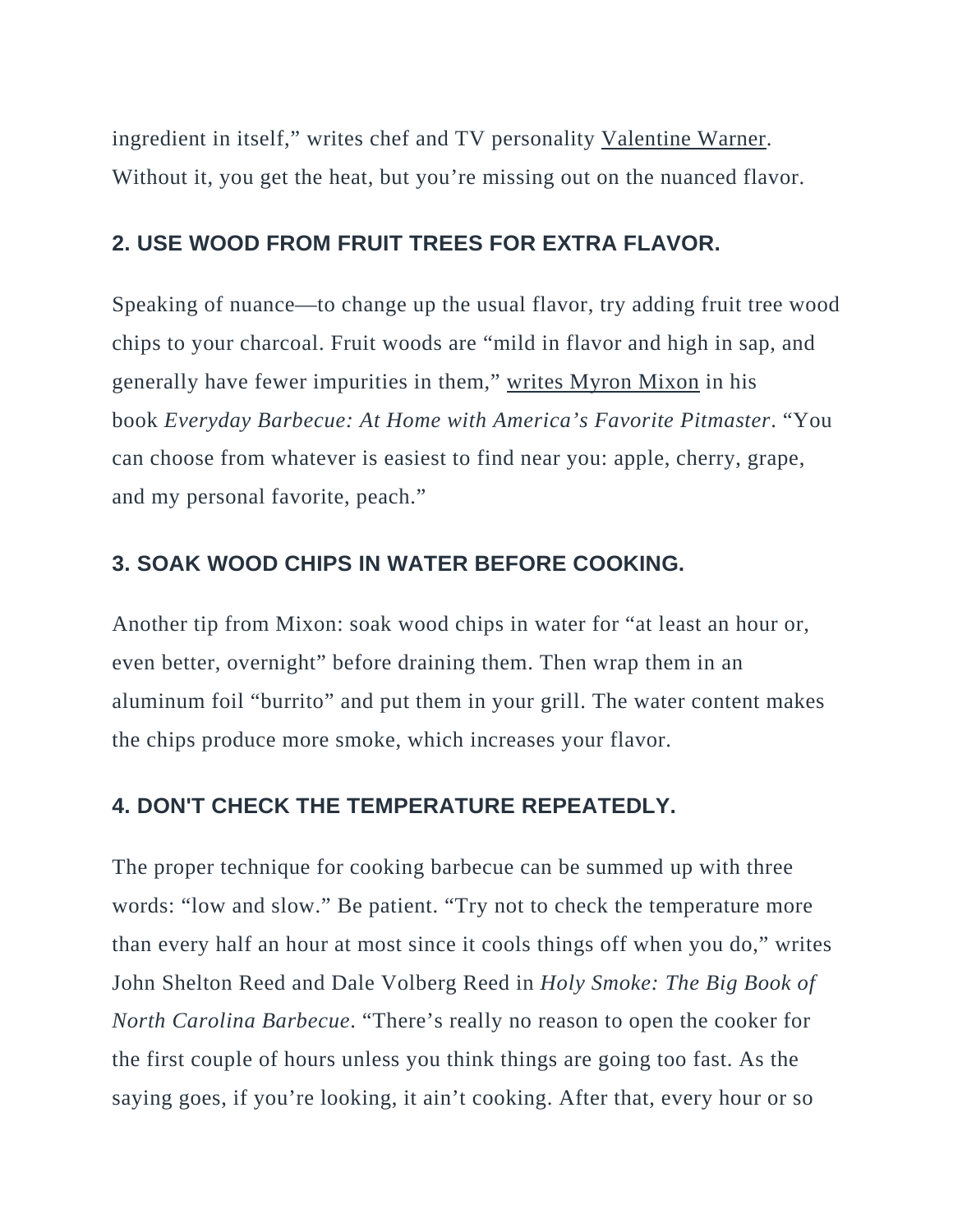you can mop the meat with your sauce and check the temperature while you're at it."

## **5. LET THE MEAT SIT BEFORE EATING.**

After removing your meat from the grill, let it sit for a few minutes. "This seals the juices and keeps the meat from drying out," writes Mixon. "Do not cut until you are ready to immediately serve and eat." Another juice-saving tip, from the [Academia Barilla](http://www.academiabarilla.com/) *Barbecue: 50 Easy Recipes*: don't poke holes in your meat while it's cooking. Instead, "to turn meat, do not use forks, but barbecue tongs or spatulas."

#### **6. AVOID LIGHT FLUID-FLAVORED MEAT.**

If you're using lighter fluid to get your charcoal fire started, says [fiery foods](http://www.scottrobertsweb.com/23-bbq-and-grilling-tips-and-tricks-you-need-to-know/)  [expert Scott Roberts,](http://www.scottrobertsweb.com/23-bbq-and-grilling-tips-and-tricks-you-need-to-know/) make sure that the fire is completely out before you introduce meat into the mix. If the fire's not out, then there's still some lighter fluid that hasn't been burned away, and you do not want that taste on your food. You'll know it's time to start cooking when "the charcoal [is] mostly an ash-gray color with a little bit of glowing red underneath." It should take about a half an hour.

#### **7. LAY DOWN ALUMINUM FOIL FOR EASY CLEAN-UP.**

You may like cooking, and you may like eating, but nobody likes cleaning up afterward. To expedite the process, [Roberts suggests](http://www.scottrobertsweb.com/23-bbq-and-grilling-tips-and-tricks-you-need-to-know/) to "line the inside bottom of your cooker with a couple of sheets of aluminum foil before you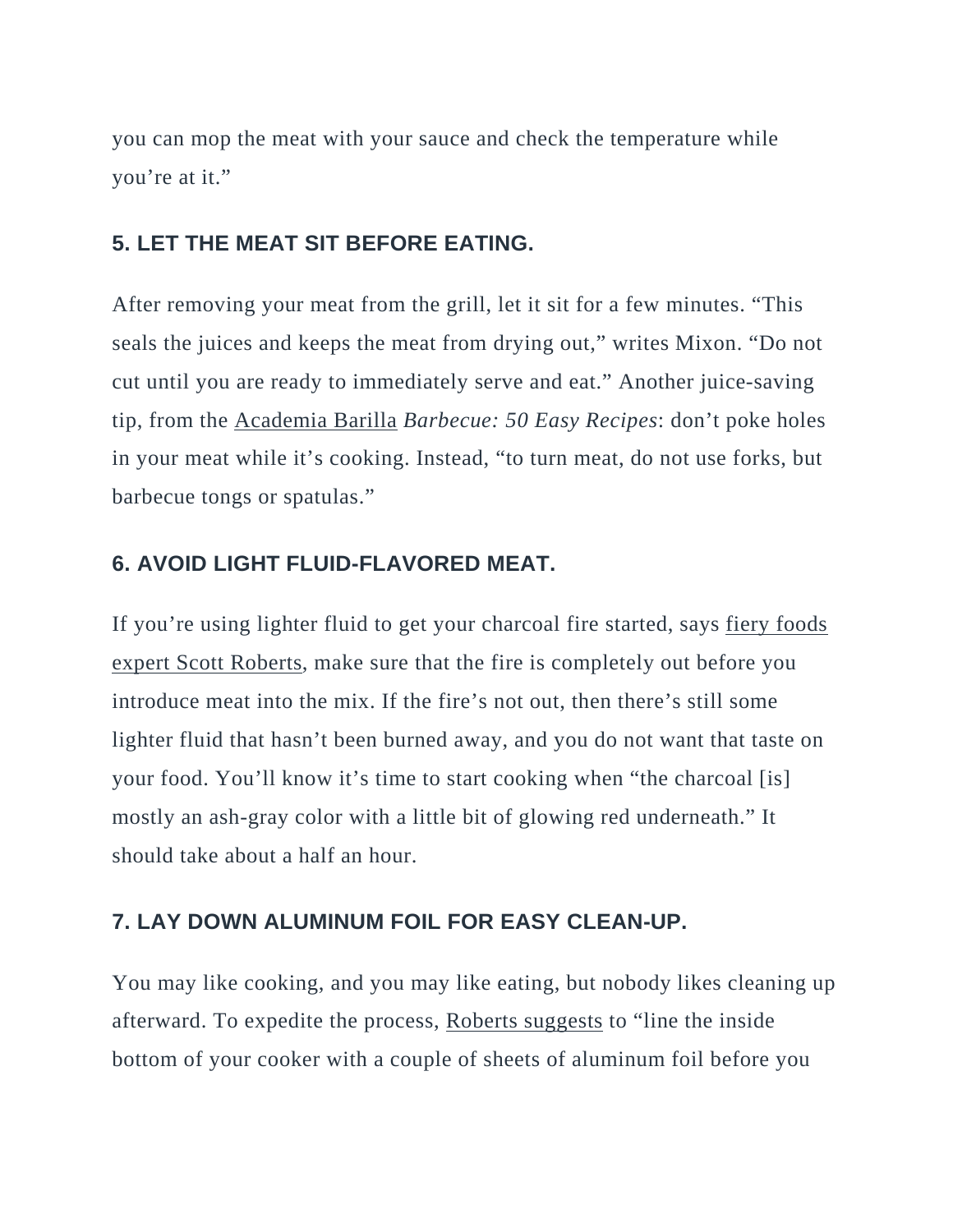put your briquettes in. This will give you a quicker and easier clean-up of the gray coals and ash once you're done barbecuing."

#### **8. KEEP YOUR EQUIPMENT CLEAN.**

This one's for barbecue newbies, or those who have just invested in a new smoker. Before you use it for the first time, explains award-winning Texas barbecue master in Aaron Franklin in *[Franklin Barbecue: A Meat-Smoking](https://books.google.com/books?id=gzudBAAAQBAJ&pg=PT124&lpg=PT124&dq=franklin+barbecue+a+meat-smoking+manifesto+This+is+also+a+good+thing+to+do+if+you+haven%E2%80%99t+used+your+cooker+in+a+long+time+and+don%E2%80%99t+clean+it+regularly+and+the+inside+is+covered+with+rancid+grease+or+mold.&source=bl&ots=c2rehc4HKA&sig=87gklZm9qixCfDJinEcirVDi5Co&hl=en&sa=X&ved=0ahUKEwiyi_rUgenMAhXCpR4KHe19BgMQ6AEIHDAA#v=onepage&q=franklin%20barbecue%20a%20meat-smoking%20manifesto%20This%20is%20also%20a%20good%20thing%20to%20do%20if%20you%20haven%E2%80%99t%20used%20your%20cooker%20in%20a%20long%20time%20and%20don%E2%80%99t%20clean%20it%20regularly%20and%20the%20inside%20is%20covered%20with%20rancid%20grease%20or%20mold.&f=false)  [Manifesto](https://books.google.com/books?id=gzudBAAAQBAJ&pg=PT124&lpg=PT124&dq=franklin+barbecue+a+meat-smoking+manifesto+This+is+also+a+good+thing+to+do+if+you+haven%E2%80%99t+used+your+cooker+in+a+long+time+and+don%E2%80%99t+clean+it+regularly+and+the+inside+is+covered+with+rancid+grease+or+mold.&source=bl&ots=c2rehc4HKA&sig=87gklZm9qixCfDJinEcirVDi5Co&hl=en&sa=X&ved=0ahUKEwiyi_rUgenMAhXCpR4KHe19BgMQ6AEIHDAA#v=onepage&q=franklin%20barbecue%20a%20meat-smoking%20manifesto%20This%20is%20also%20a%20good%20thing%20to%20do%20if%20you%20haven%E2%80%99t%20used%20your%20cooker%20in%20a%20long%20time%20and%20don%E2%80%99t%20clean%20it%20regularly%20and%20the%20inside%20is%20covered%20with%20rancid%20grease%20or%20mold.&f=false)*, build the biggest fire you can and let it rage for 45 minutes to an hour. Doing so "seal[s] up the pores of the metal and incinerate[s] any remains and by-products—oil, grease, metal shavings, and any other gunk of the manufacturing process… This is also a good thing to do if you haven't used your cooker in a long time and don't clean it regularly and the inside is covered with rancid grease or mold."

#### **9. SOAK WOODEN SKEWERS IN WATER TO AVOID BURNING.**

If kebabs are on your summer menu, make sure to soak them in cold water for at least 30 minutes before use to keep them from burning. That tip comes from *Brazilian Barbecue & Beyond*, by the minds behind Brazilian barbecue joint [Cabana,](http://cabana-brasil.com/) who add: "If using metal skewers, wipe them with a piece of paper towel dipped in vegetable oil to stop food from sticking to them." Jamie Purviance, author of *Weber's Way to Grill: The Step-by-Step Guide to Expert Grilling,* [notes that](http://www.bhg.com/recipes/grilling/basics/grilling-tips-from-pros/#page=4) if you'll be doing a lot of cooking, you can soak a bunch of skewers for an hour, drain then, freeze them, and pull them out a few at a time as needed.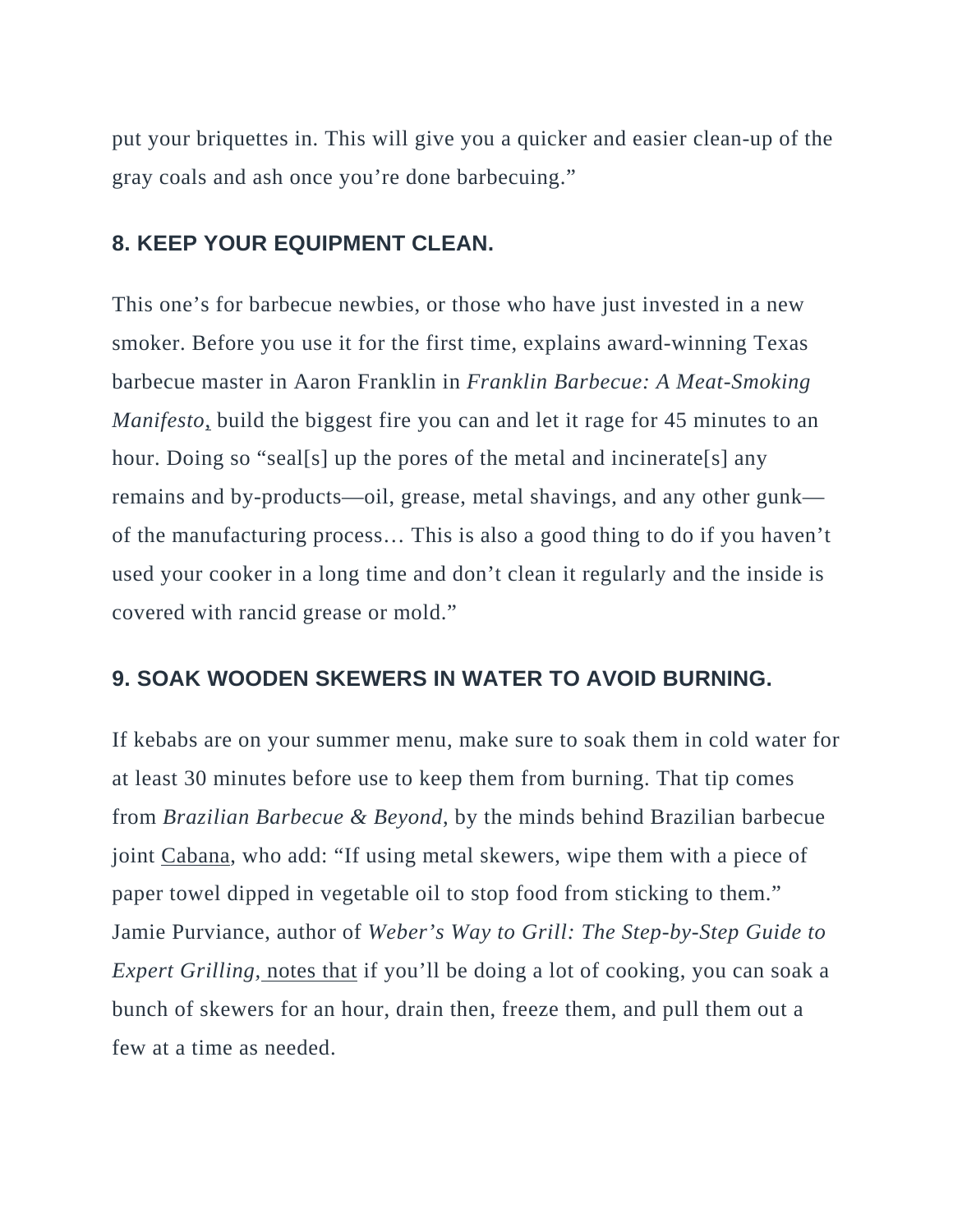#### **10. PROPER AIR CIRCULATION IS KEY.**

Meat shouldn't touch anything—other than the surface it's sitting on, of course—while it's cooking. Other meat and the sides of the cooker are both a no-no. "Before you buy your smoker, take a look at how big a full 12-pound brisket measures and then think about how many you can get on the cooker you're looking at," suggests Franklin. "And you don't want the meat smushed up against the edges either. It needs to have space around it for airflow."

## **11. STAY AWAY FROM GROCERY STORE LOGS.**

Prefer smoking meat over wood fires to charcoal? It may be convenient to use the firewood sold in your local grocery store, but, Franklin cautions, it doesn't produce the best results: "A lot of it is kiln dried, meaning that even the most pyro-challenged among us will have no trouble starting a fire with it, but the pieces will burn so fast and with so little smoke that you won't get anywhere when you cook with them." To tell if a piece of wood has been kiln dried, pick it up and feel how heavy it is; "if the log feels unnaturally light in your hand, it's going to burn like gasoline." Craigslist and the classifieds, Franklin argues, are better options for those serious about finding logs for their 'cue.

# **12. USE ALUMINUM FOIL AS A GRILL BRUSH.**

If you're not quite so serious about the craft of barbecue, to the point where you don't have all the tools on-hand, don't worry. In place of a grill brush, [writes](http://www.bhg.com/recipes/grilling/basics/grilling-tips-from-pros/#page=2) *Taming the Flame* author Elizabeth Karmel, you can just "crumple a sheet of heavy-duty aluminum foil until it's the size of a navel